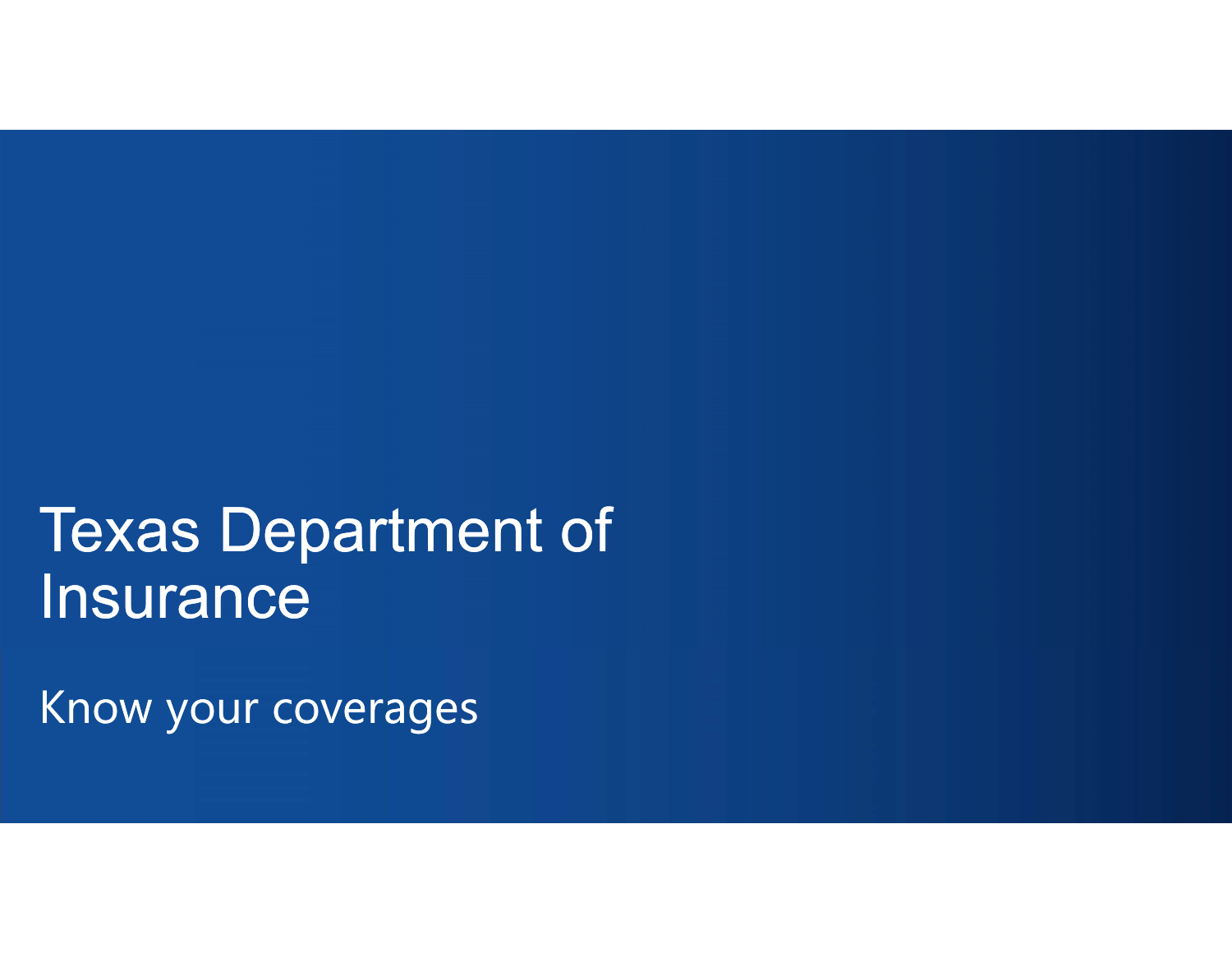### What is COAST?

#### The **Coastal Outreach and Assistance Services Team (COAST)** provides information and educational programs to help TWIA policyholders with the claims process.

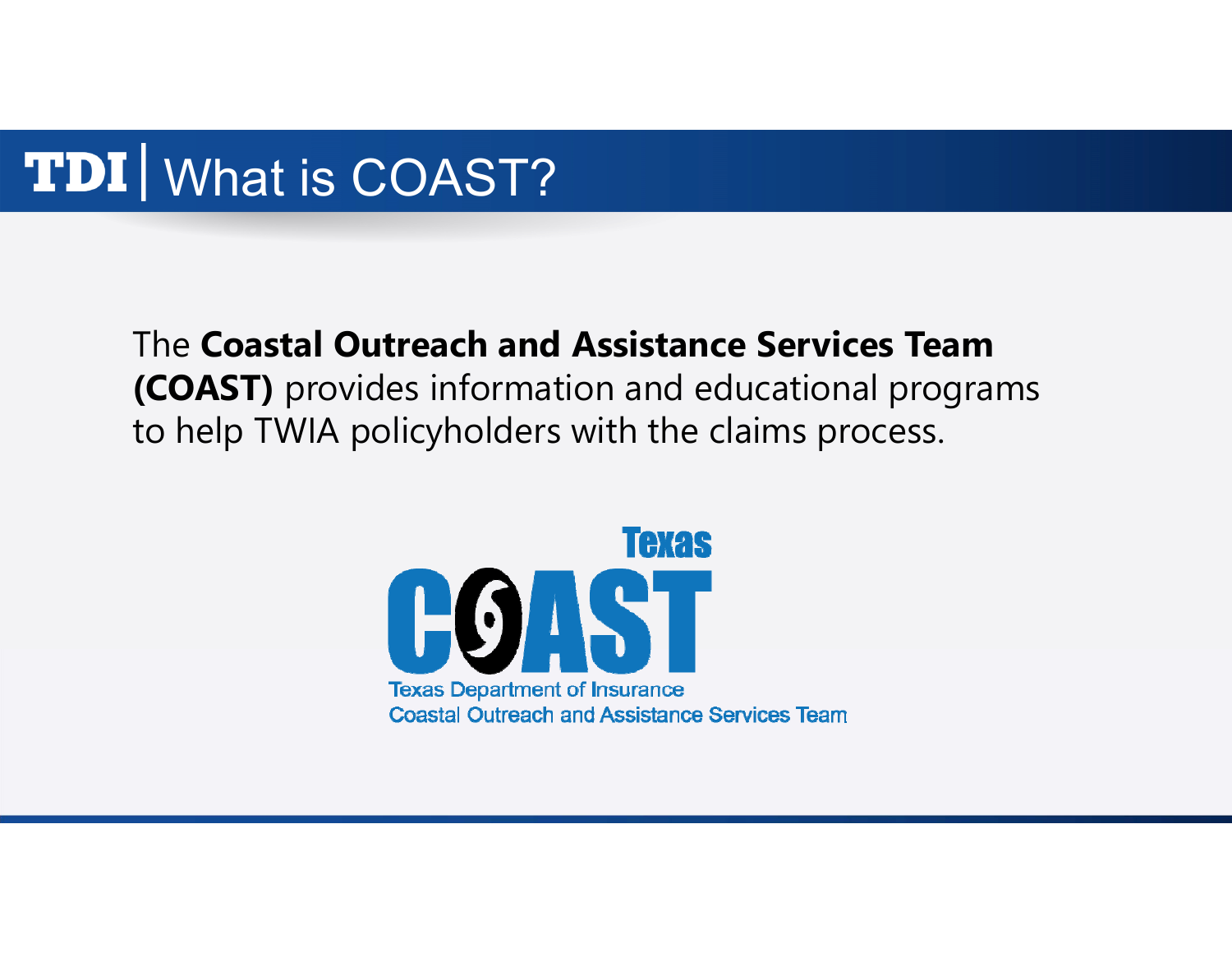## **TDI** Being prepared

- **Have the right type of insurance.** The type of insurance you need depends on what you want to insure and where you live.
- **Review your coverages regularly.** Make sure your insurance policies are up to date and provide enough coverage.
- **Gather information and documents.** Make a list of the items you own and update it at least once a year.
- **Protect your property**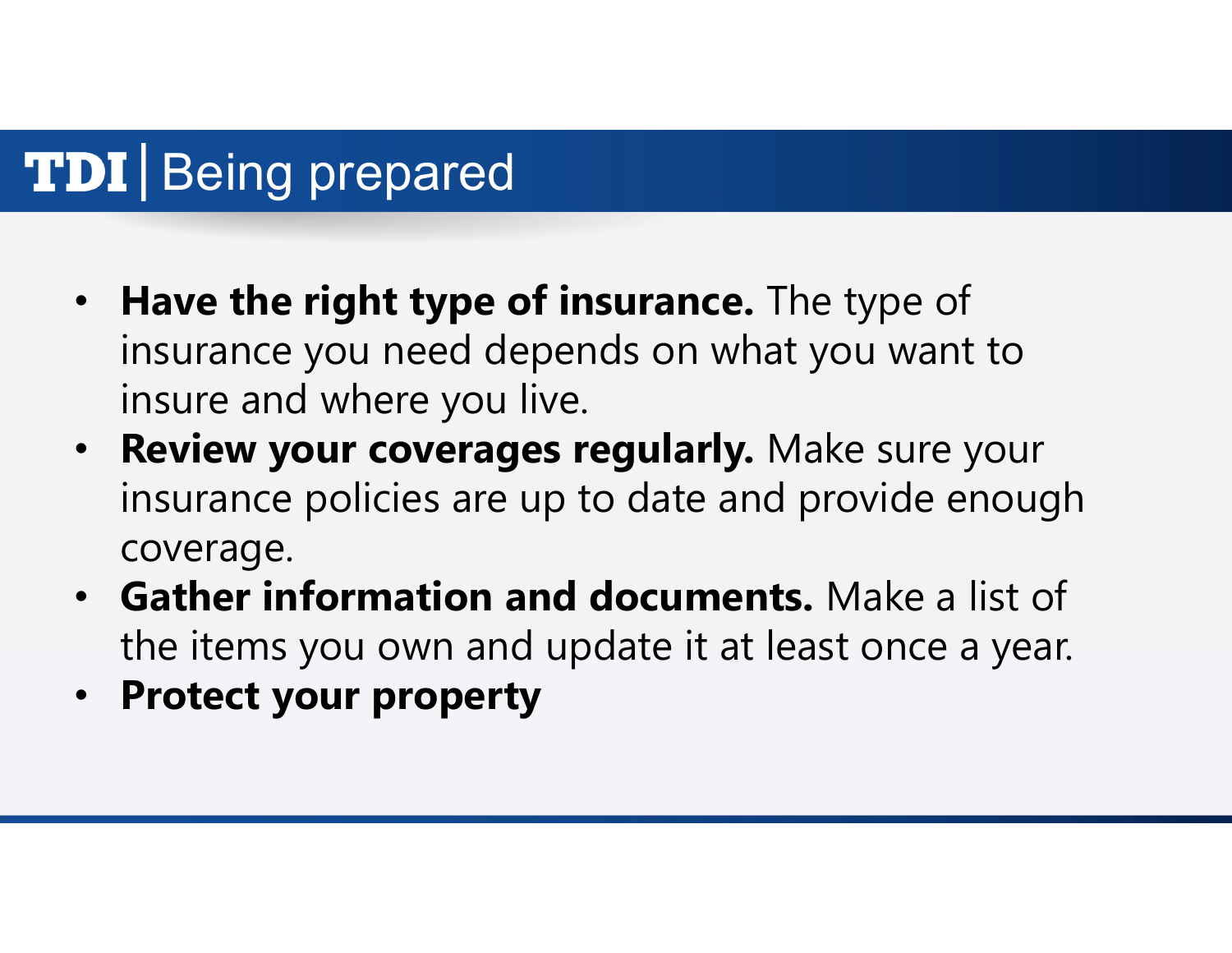#### **Homeowners coverage:**

- Dwelling coverage
- Personal property coverage
- Other structures coverage
- Loss of use coverage
- Personal liability coverage
- Medical payments coverage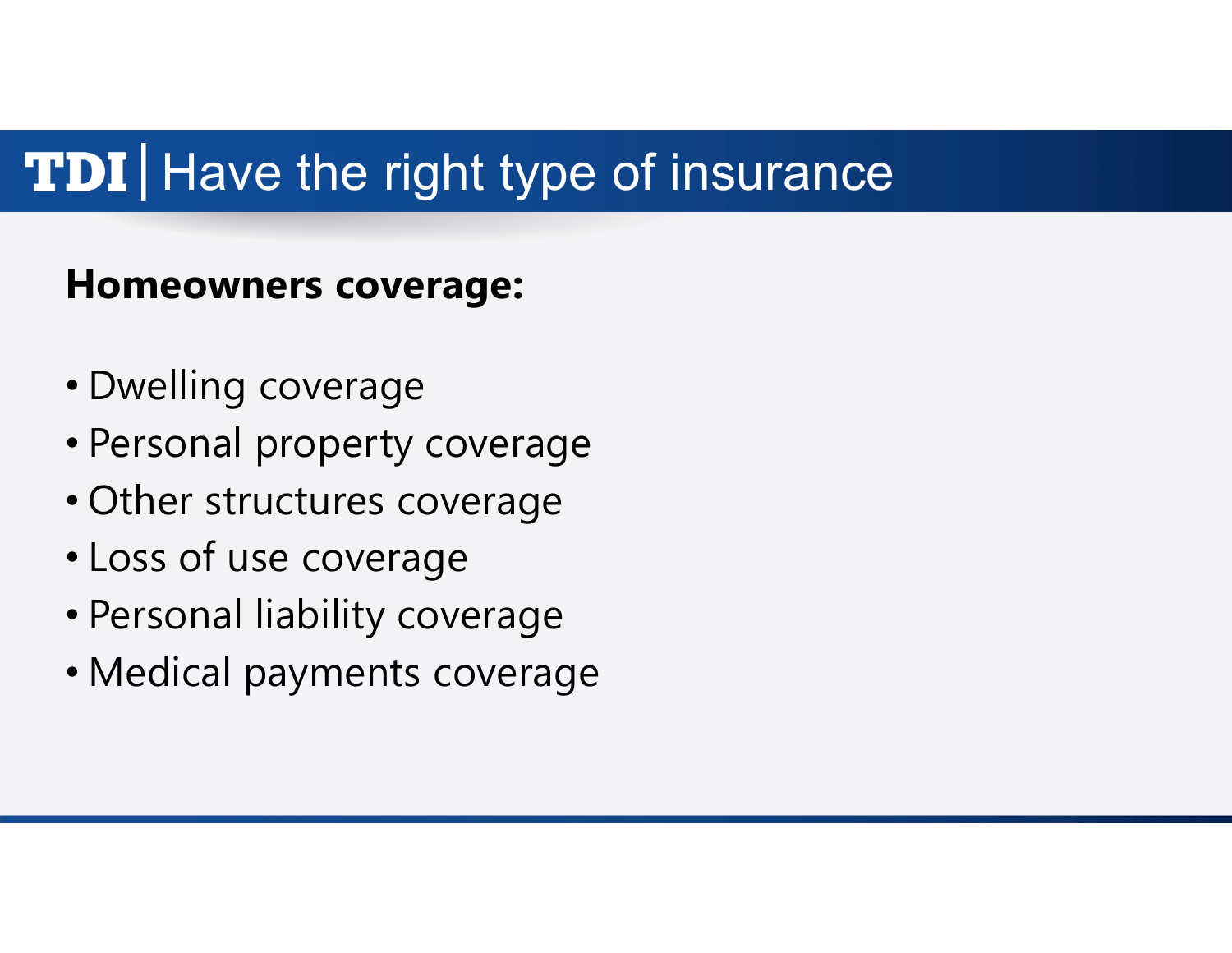| Most policies cover damages from:                                         | Most policies don't cover damages from:                                                                              |
|---------------------------------------------------------------------------|----------------------------------------------------------------------------------------------------------------------|
| Fire and lightning                                                        | Flooding                                                                                                             |
| Sudden and accidental release of water or smoke                           | A continuous water leak; policies also won't cover mold removal, except<br>to repair damage caused by a covered risk |
| Explosion                                                                 | Termites, insects, rats, or mice                                                                                     |
| Theft                                                                     | Losses that occur if your house is vacant for the number of days<br>specified by your policy                         |
| Vandalism, malicious mischief, riot, and civil commotion                  | Wear and tear                                                                                                        |
| Aircraft and vehicles                                                     | Earthquakes or earth movement                                                                                        |
| Windstorm, hurricane, and hail (but not if you live on the Gulf<br>Coast) | Wind or hail to trees and shrubs                                                                                     |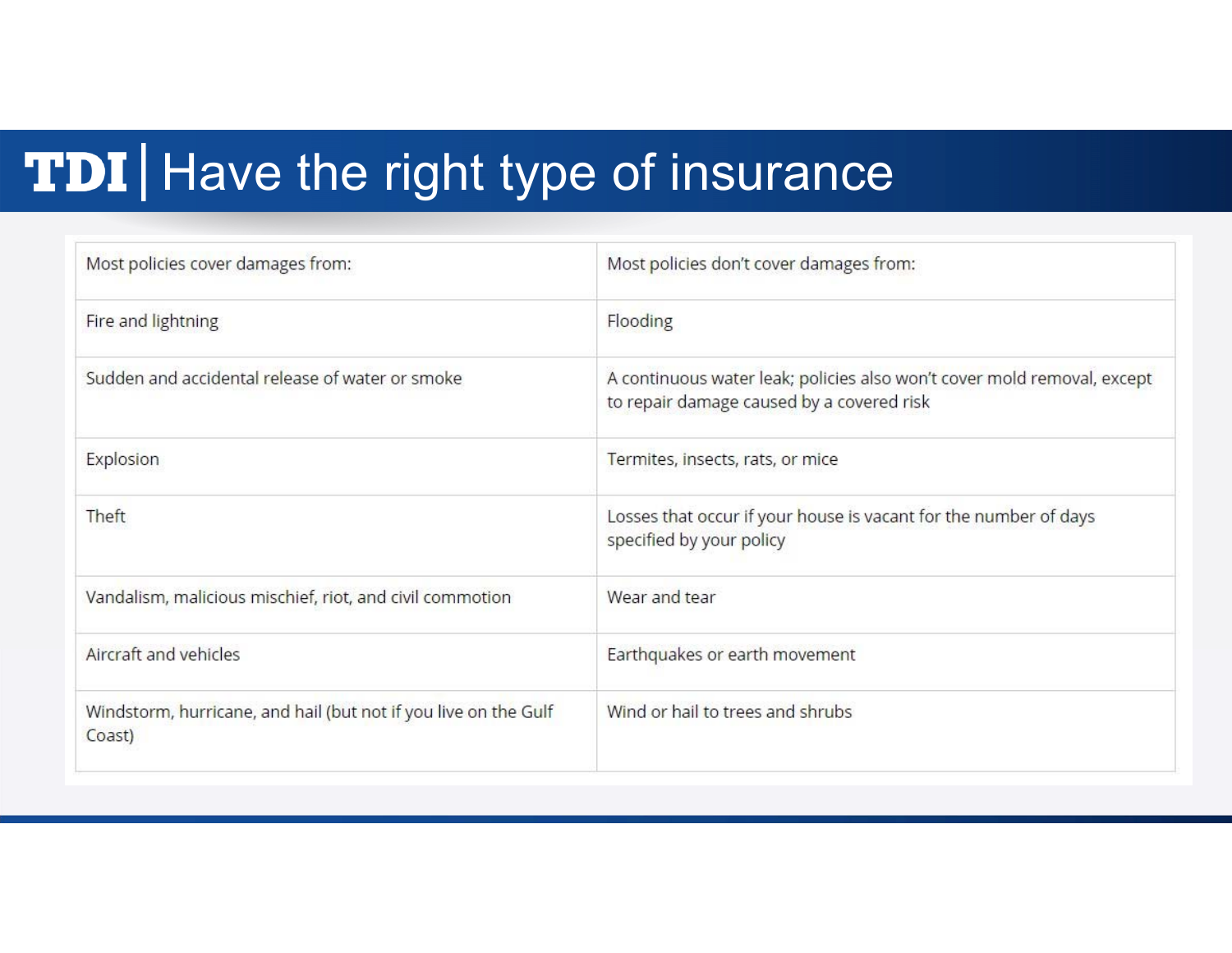#### **You might also need:**

- Flood insurance
- Windstorm and hail insurance on the Gulf Coast
- Extra liability coverage
- Extra coverage (endorsements)
- Coverage for short-term rentals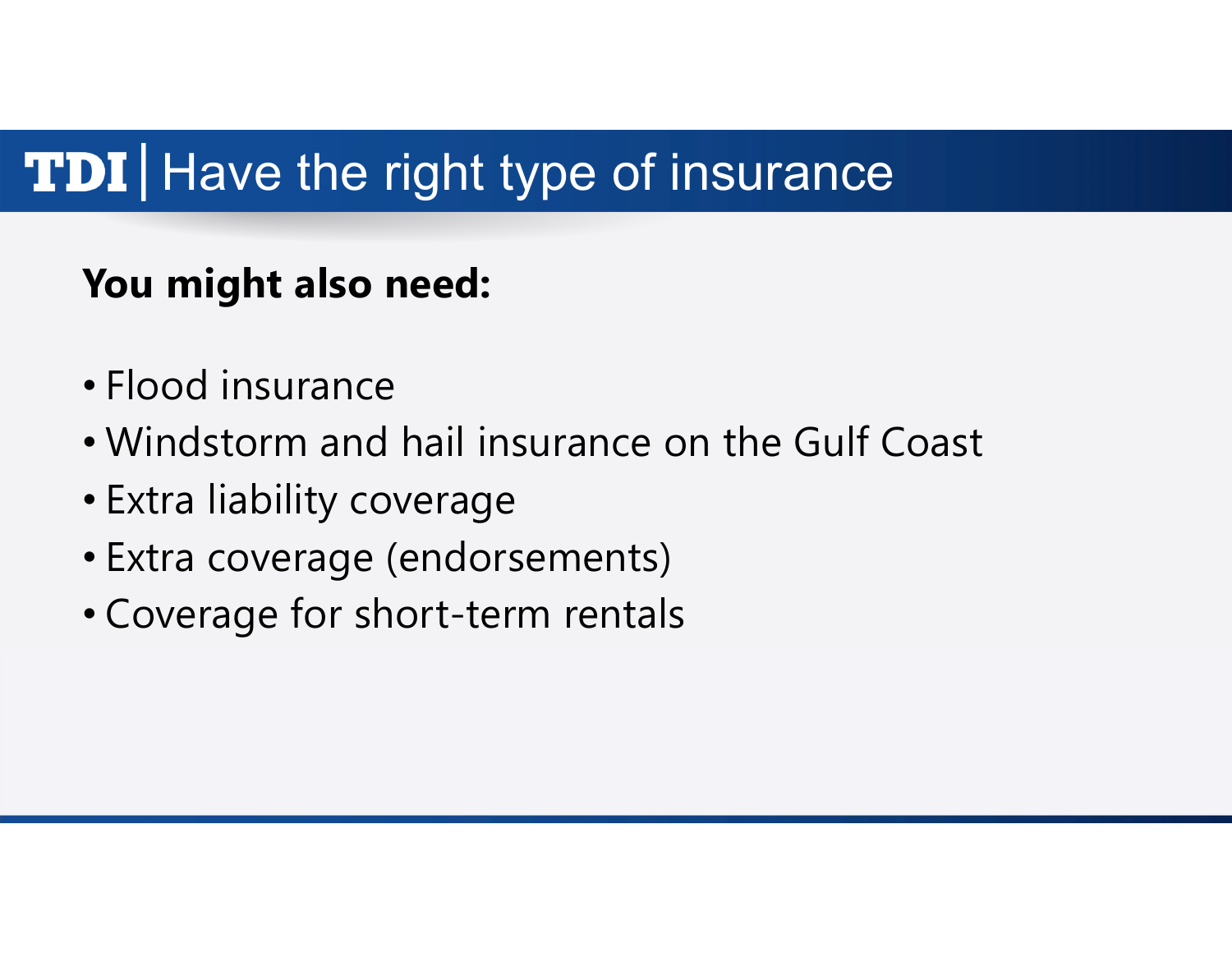#### **Commercial property insurance covers:**

- Fire, lightning, explosions, smoke
- Windstorms and hail
- Vandalism
- Sprinkler leakage
- Aircraft and vehicle collisions
- Riots and civil commotion
- Sinkholes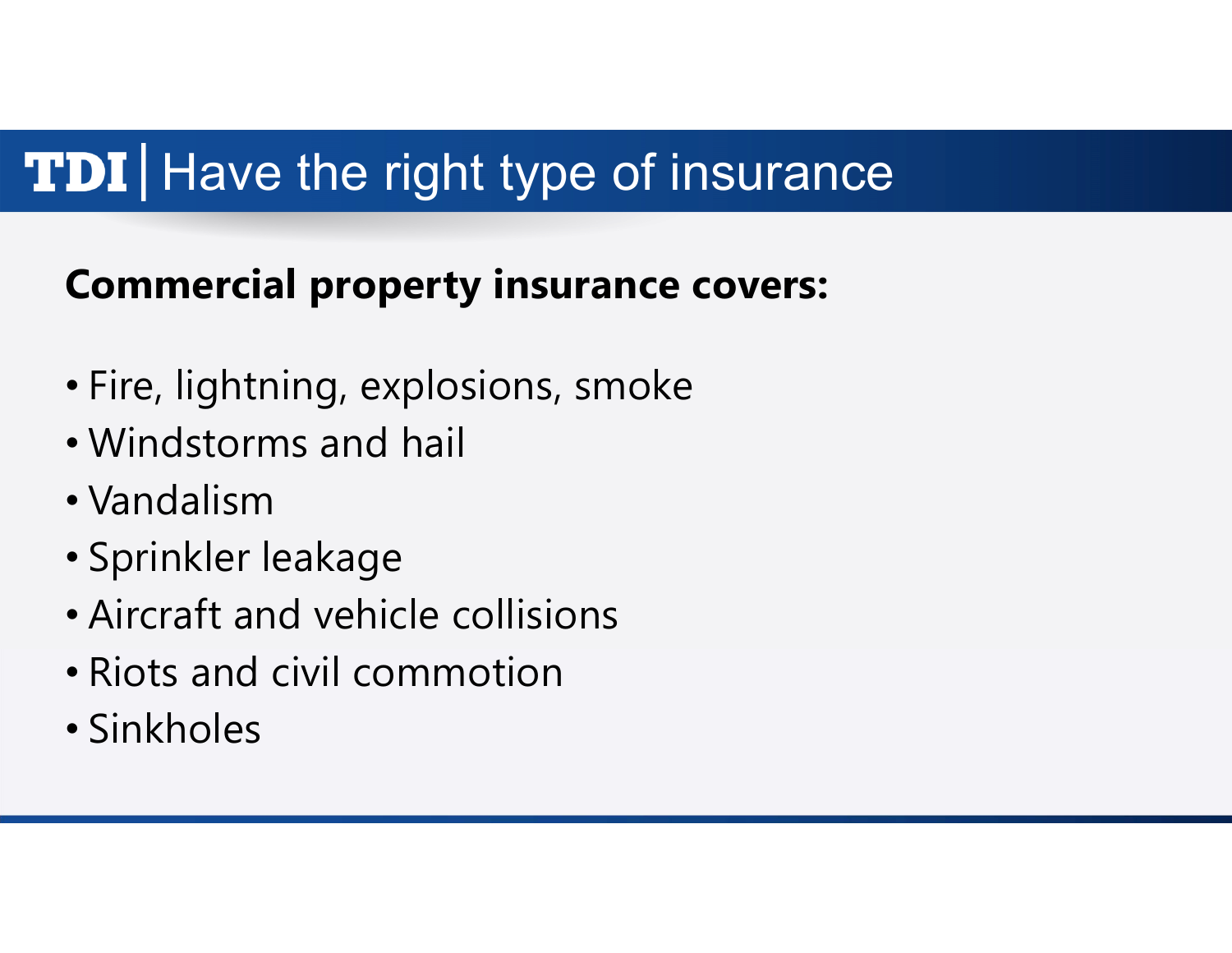#### **Broad form policies cover even more:**

- Leaking appliances
- Structural collapses
- Falling objects
- Weight of ice, sleet, or snow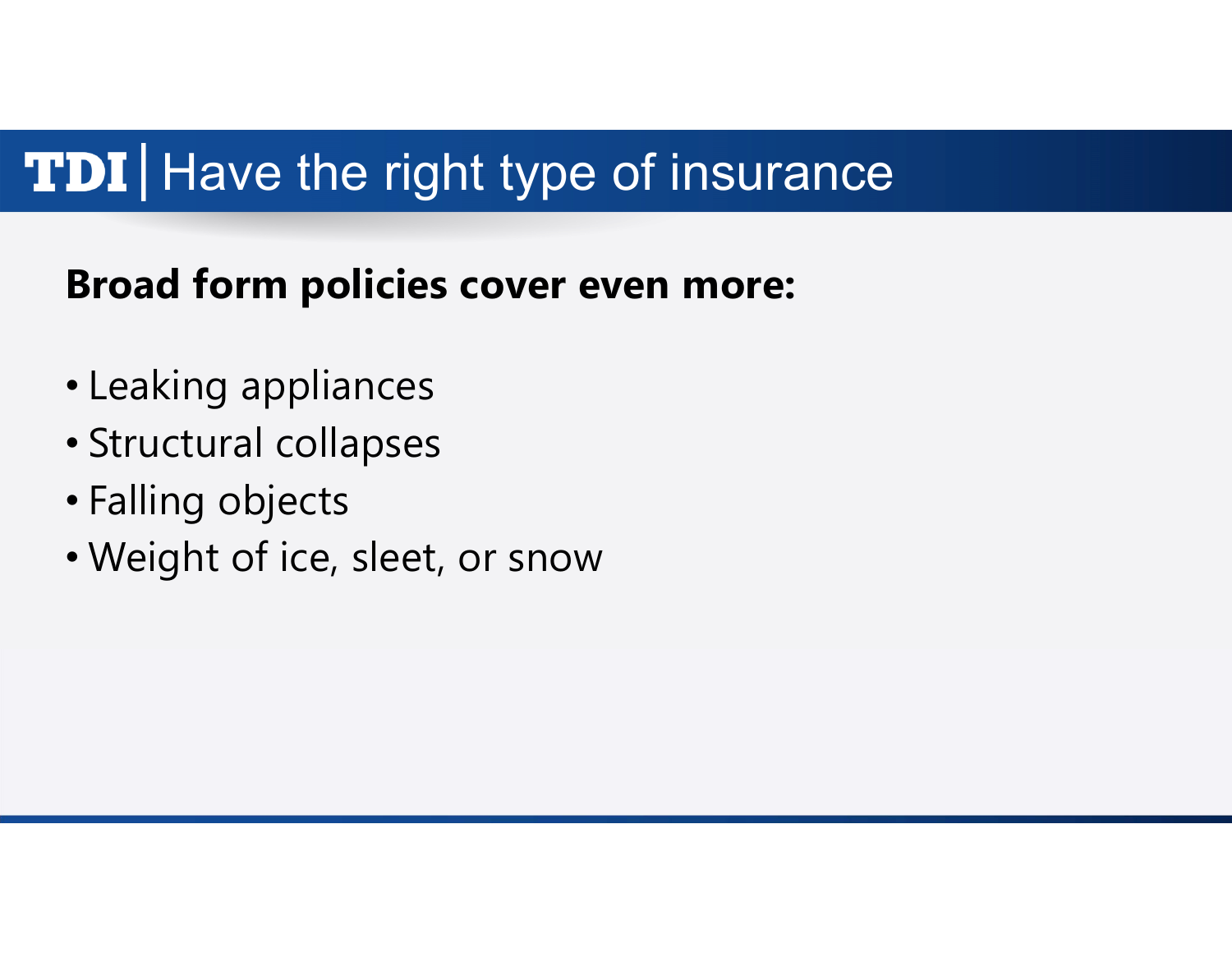#### **Other coverages you might need:**

- Flood insurance
- Windstorm and hail coverage on the Gulf Coast
- Auto
- General liability
- Crime
- Inland marine
- Cyber insurance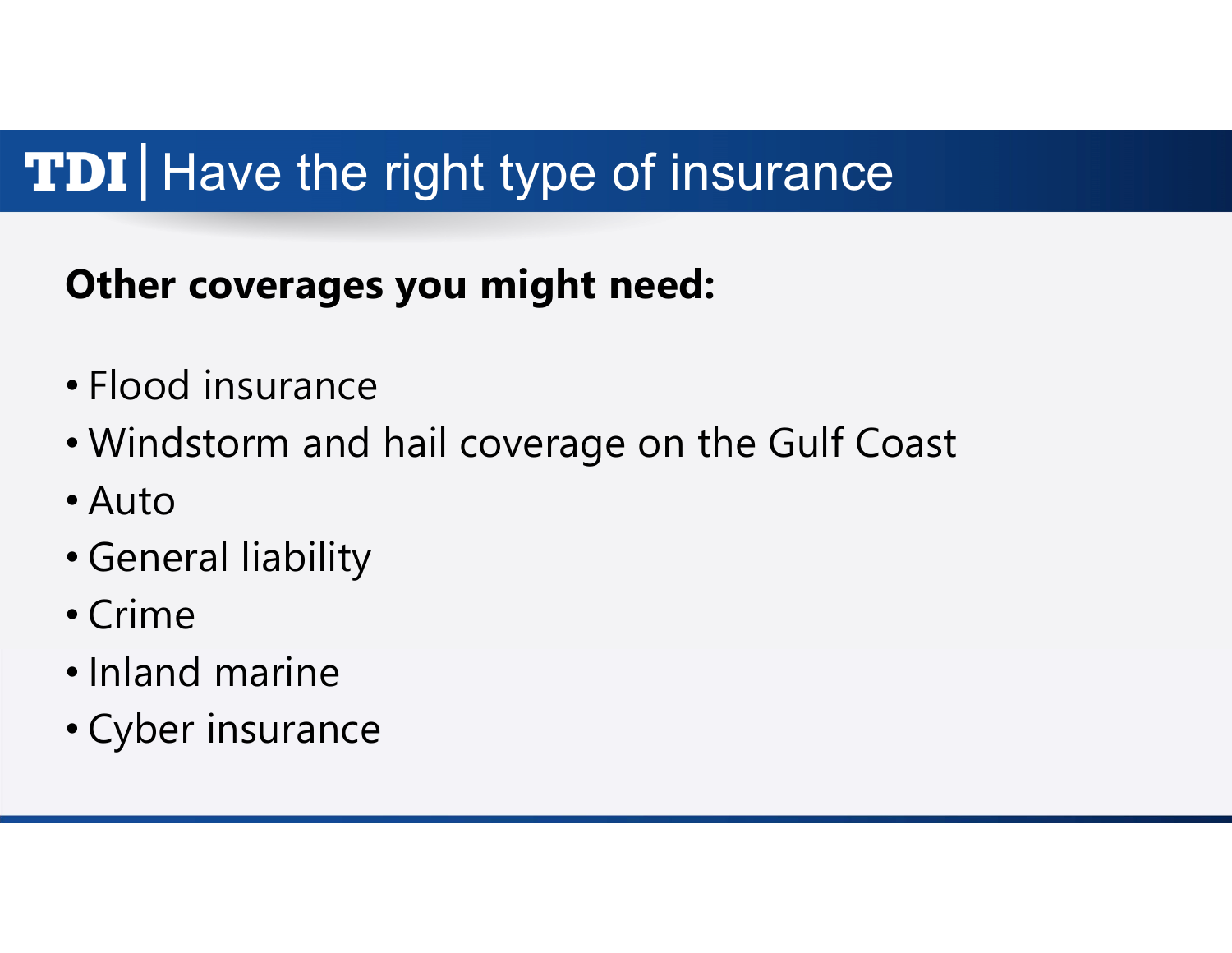#### **Other coverages you might need:**

- Business interruption
- Extra expense
- Newly acquired or constructed buildings
- Valuable papers
- Ordinance or law
- Boiler and machinery
- Errors and omissions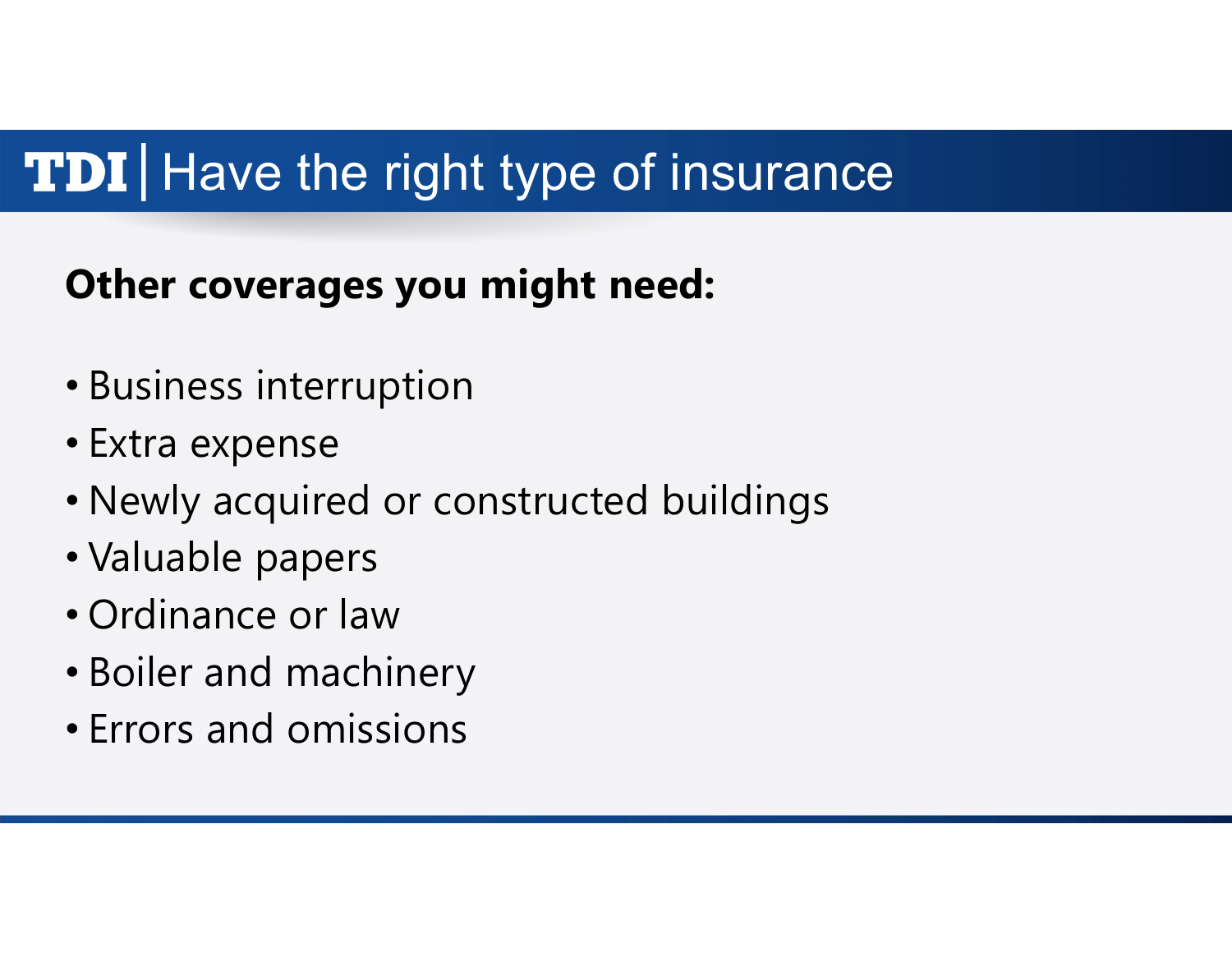

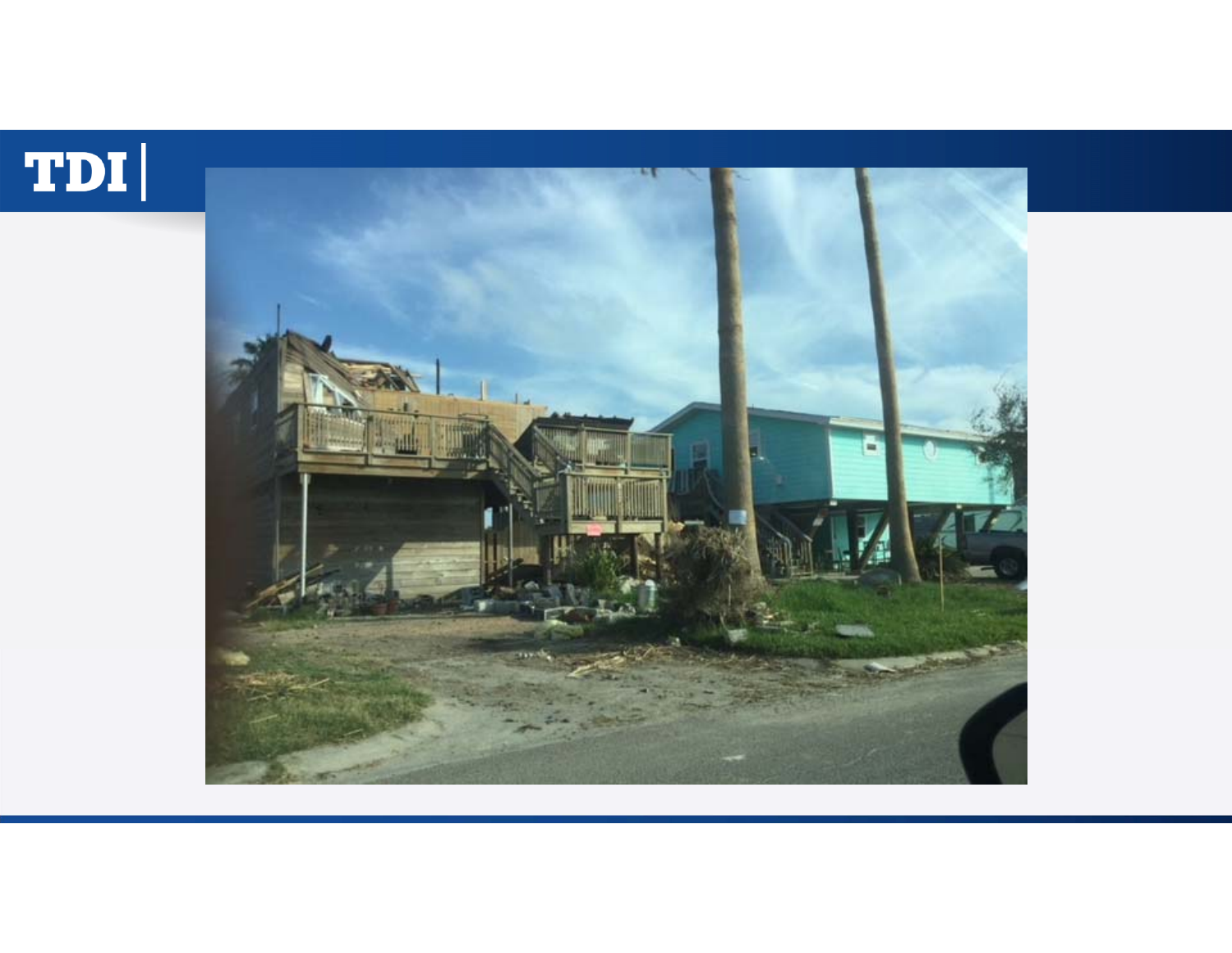### TDI | TWIA coverage

Types of TWIA coverage:

- **Residential:** buildings, personal property, manufactured homes
- **Commercial:** buildings, business personal property, townhouses and condominiums
- **Other:** signs, fences, swimming pools and flagpoles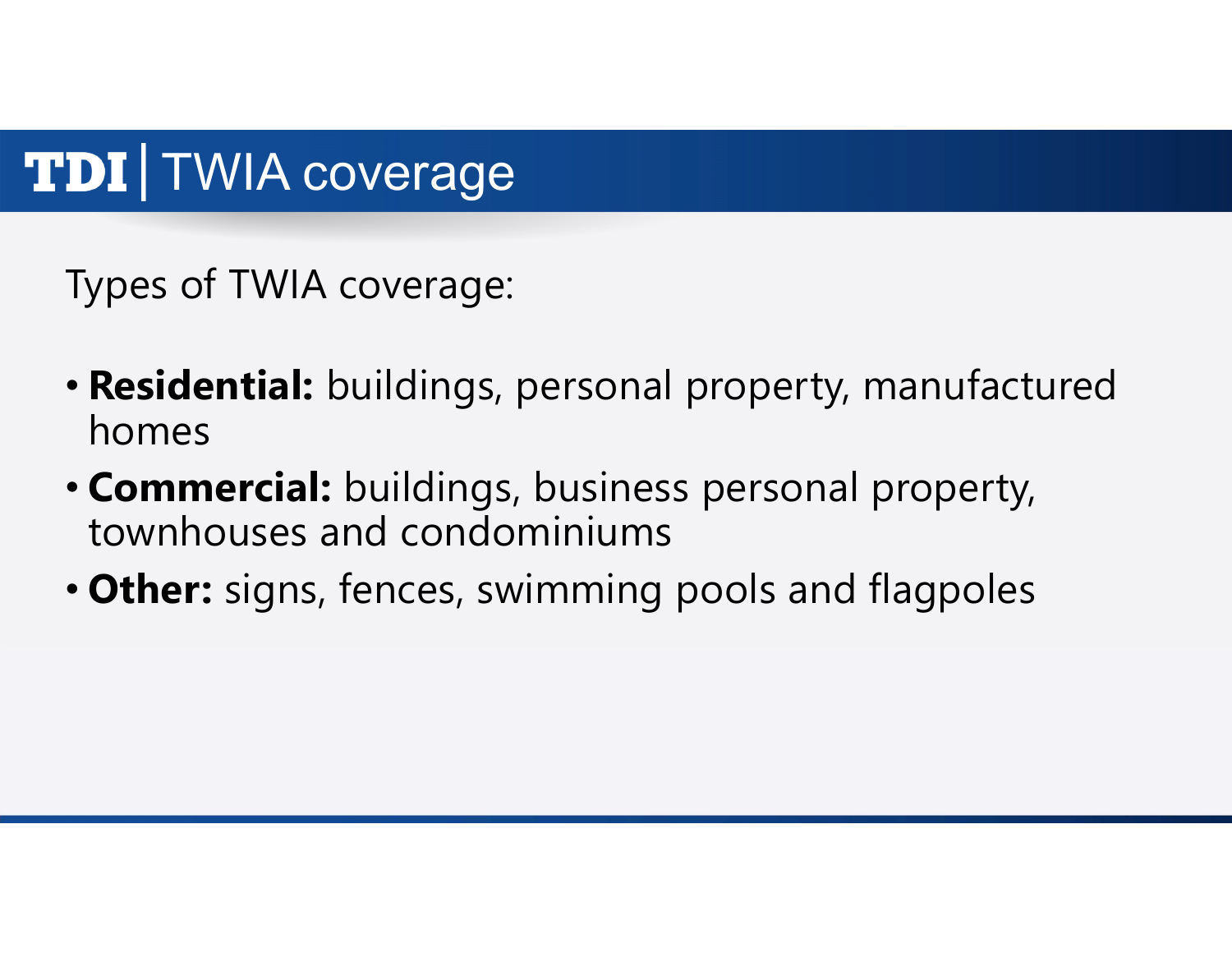### **TDI** TWIA coverage

Getting TWIA coverage:

- Be in one of the 14 coastal counties or parts of Harris County east of Highway 146
- Must have been turned down by at least one company
- Must have a certificate
- Properties in certain areas must have flood insurance
- Meet other requirements: keep your building in good condition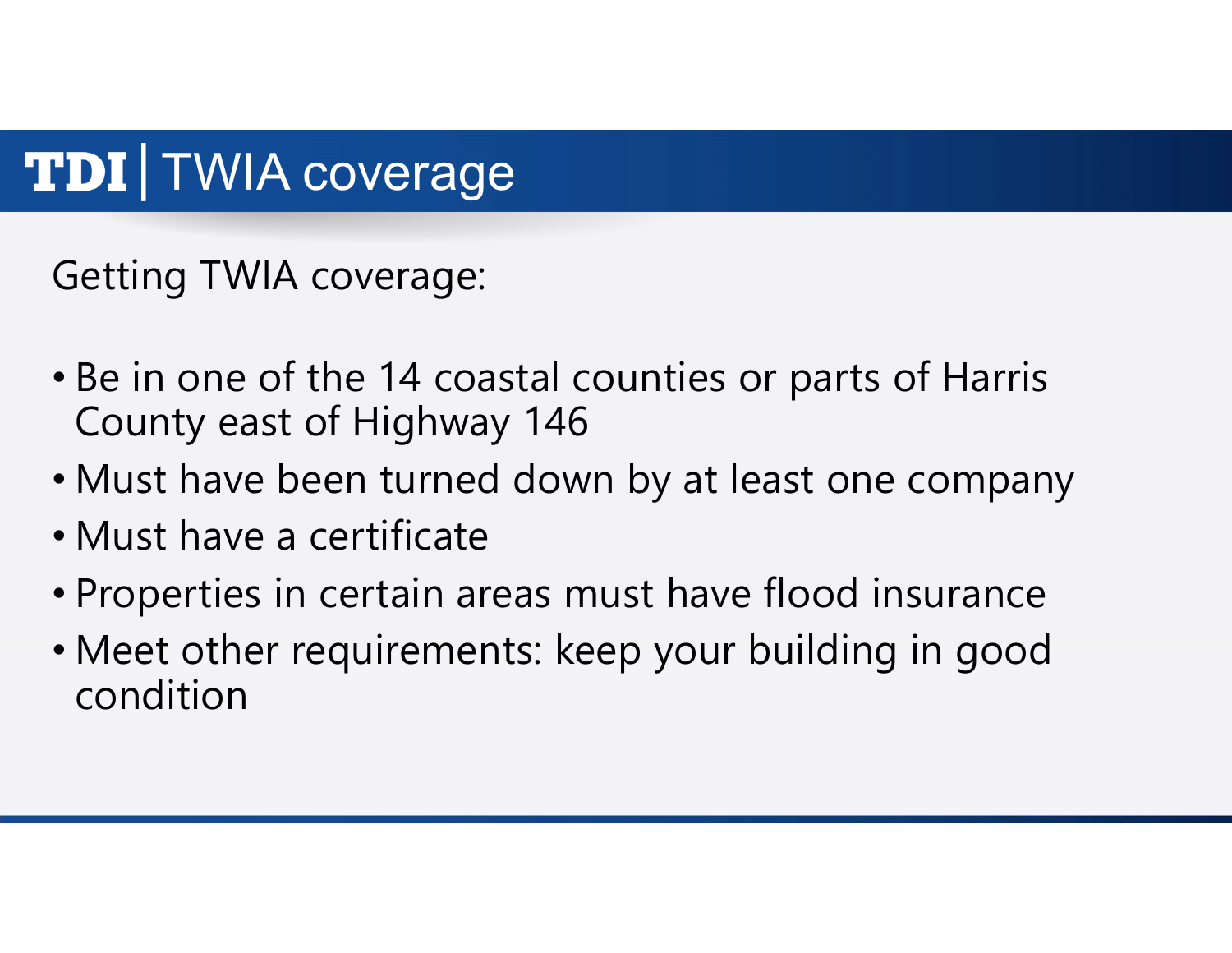## TDI TWIA coverage

#### To get TWIA coverage, buildings built after 1988 must be certified as having been built in compliance with building codes.

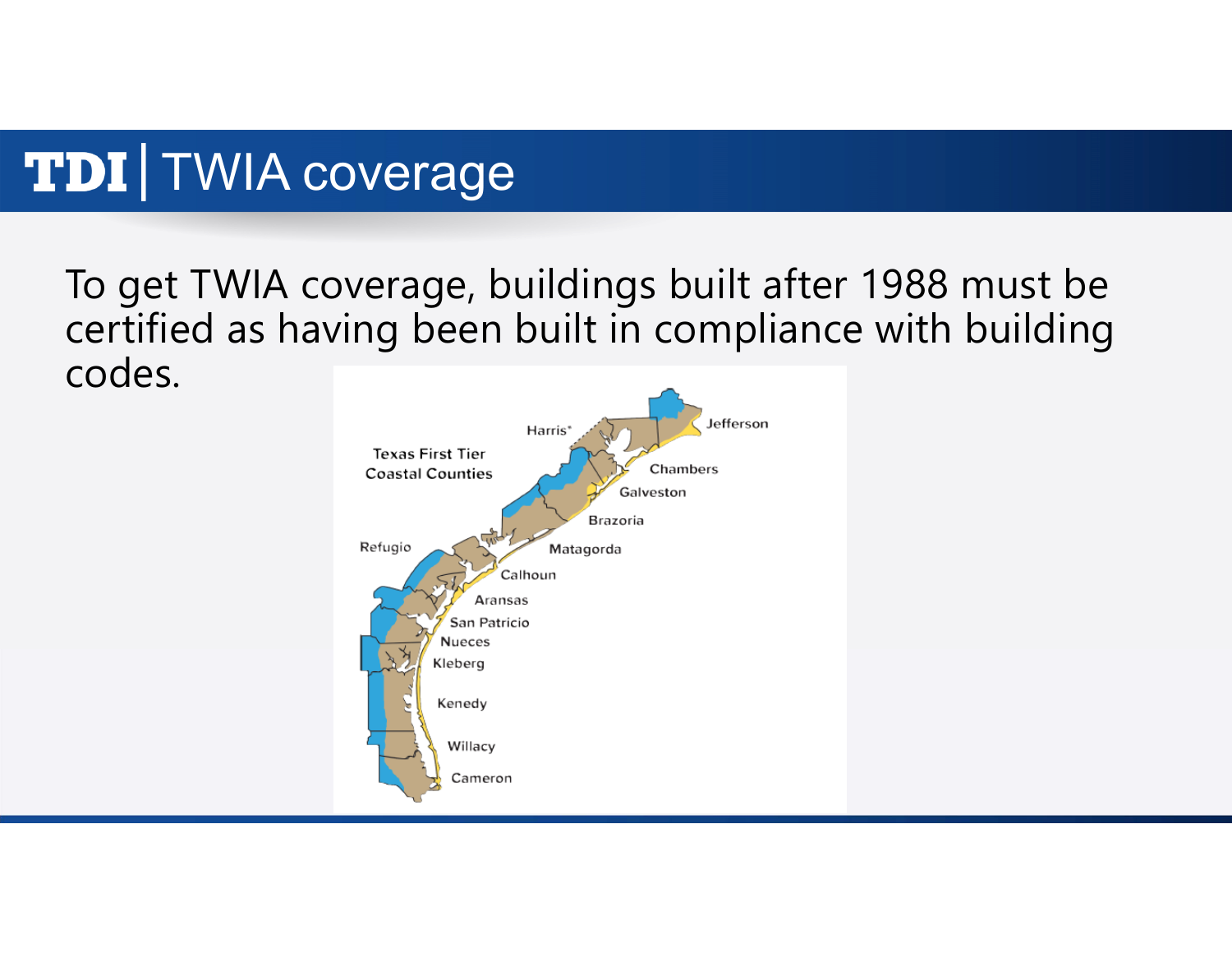### TDI | TWIA coverage

The certificate of compliance (WPI-8):

- Tell TDI before starting repairs or construction
- A TDI-appointed inspector can perform inspections
- You can apply for a different type of certificate if you didn't get an inspection
- There are exceptions to the certificate requirement